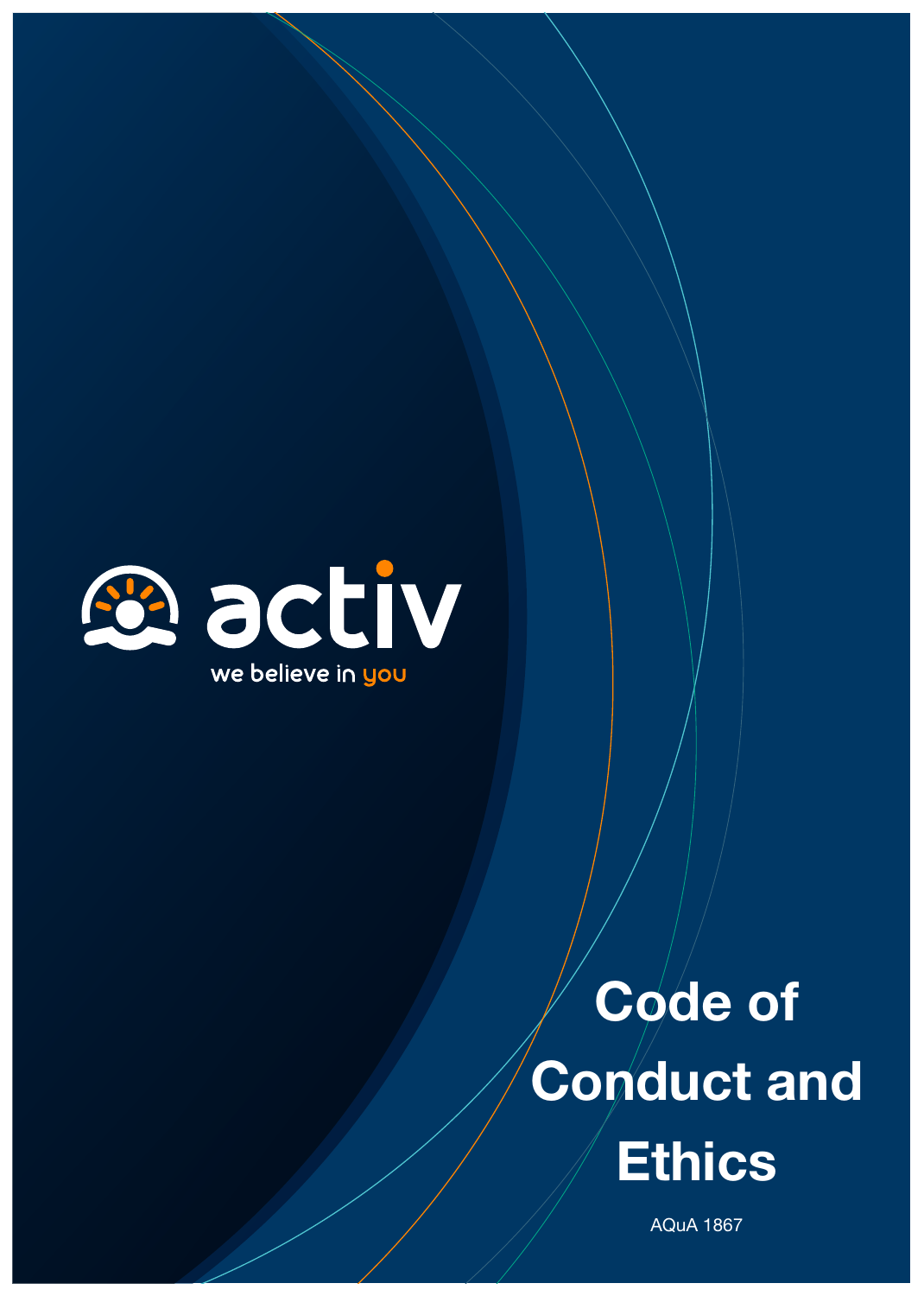| <b>Administering this Code</b>                                                                  | 3               |
|-------------------------------------------------------------------------------------------------|-----------------|
| We commit to this Code and its ongoing review                                                   | 3               |
| We understand there are consequences for breaching this Code or                                 |                 |
| Activ's policies and procedures                                                                 | 3               |
| We report breaches of this Code or related policies / procedures                                | 3               |
| <b>Our Responsibilities</b>                                                                     | 4               |
| We understand our responsibilities under this Code                                              | $\overline{4}$  |
| Our Code sets the standards of conduct you can expect from Activ                                |                 |
| and those we can expect from you                                                                | $\overline{4}$  |
| We always act consistently with our Values                                                      | $\overline{5}$  |
| Our Conduct under the Law                                                                       | $6\phantom{1}$  |
| We obey all applicable laws, rules and regulations                                              | $6\phantom{1}$  |
| We are open and honest in our dealings with all organisations                                   | 6               |
| We keep full and accurate records and reports about our business and services                   | 6               |
| <b>Our Conduct within Activ</b>                                                                 | $\overline{7}$  |
| Safety and quality of service are a top priority                                                | $\overline{7}$  |
| We treat everyone with respect and dignity and create an inclusive                              |                 |
| environment for everyone                                                                        | 8               |
| We report and respond to concerns of violence, abuse, exploitation, sexual                      |                 |
| misconduct and neglect                                                                          | 9               |
| We avoid actual, potential or perceived conflicts of interest                                   | 10              |
| We always declare when we become aware of an actual, potential                                  |                 |
| or perceived Conflict of Interest                                                               | $11$            |
| We protect confidential information and use information and records properly                    | 12              |
| We obtain authorisation before releasing information                                            | 13              |
| We take action to prevent, identify and respond to fraud, corruption<br>and dishonest behaviour | 12 <sub>2</sub> |
| We protect and properly use property belonging to Activ and our customers                       | 12              |
| We use our computer systems, email and internet appropriately                                   | 13              |
| Our Conduct with Customers, Partners, Contractors, Suppliers                                    | 16              |
| We act fairly, honestly and respectfully in all dealings                                        | 16              |
| We do our job to the best of our ability each day                                               | 17              |
| We only give and accept modest gifts and invitations in the spirit of business                  |                 |
| courtesy and relationship management                                                            | 17 <sup>°</sup> |
| <b>Key Contacts</b>                                                                             | 18              |

### **Contents Contents Introduction**

Thank you for your continued dedication to Activ and your commitment to making a difference in the lives of people living with disability. Because we act ethically in all areas of our work, we can take pride in what we do and in our reputation as a service provider.

#### Dear all,

At Activ, we enable people living with disability, to pursue the life they choose. To do this we help create opportunities for independence; whatever that means for each individual customer. This is a role I take to heart and one I am sure you do too.

Activ's Code of Conduct and Ethics (the Code) sets the expectations for how we live and breathe our values and meet our aims and responsibilities as a disability services provider. Sometimes doing the right thing can be difficult but the values that underpin our business are something that we all have to work hard to protect.

Our Code provides a practical set of requirements to help you make decisions in your day to day work, whatever you do and wherever you do it. It also outlines what is expected of you and your rights while you are working at Activ.

The Code applies to everyone – staff, employees, volunteers, work experience placements, managers, Directors of Activ and contractors – and sets a clear standard of what we expect of you in all your Activ-related activities. Because not every situation is covered in the Code, it is important that we follow the spirit of the document, not just the words. When in doubt, ask your manager or one of the contacts listed throughout the Code for guidance.

If you know of, or suspect, any breaches of this Code, I expect you to bring your concerns to the attention of your supervisor, manager, a member of the HR or Executive teams or myself. If you prefer, you can report concerns anonymously through the See Something, Say Something hotline, either online or at the numbers listed at the back of the Code or through the Whistleblowers Procedure. You can expect Activ to investigate the matter and protect you from any form of retaliation when you report a concern honestly and in good faith.

By conducting ourselves and carrying out our roles in a professional and ethical manner at all times, we are reflecting our values, and the expectations outlined in the Code of Conduct and Ethics. This will help us create a positive organisational culture and result in a professional, safe and healthy work environment and positive outcomes for our customers.

Danielle Newport Chief Executive Officer

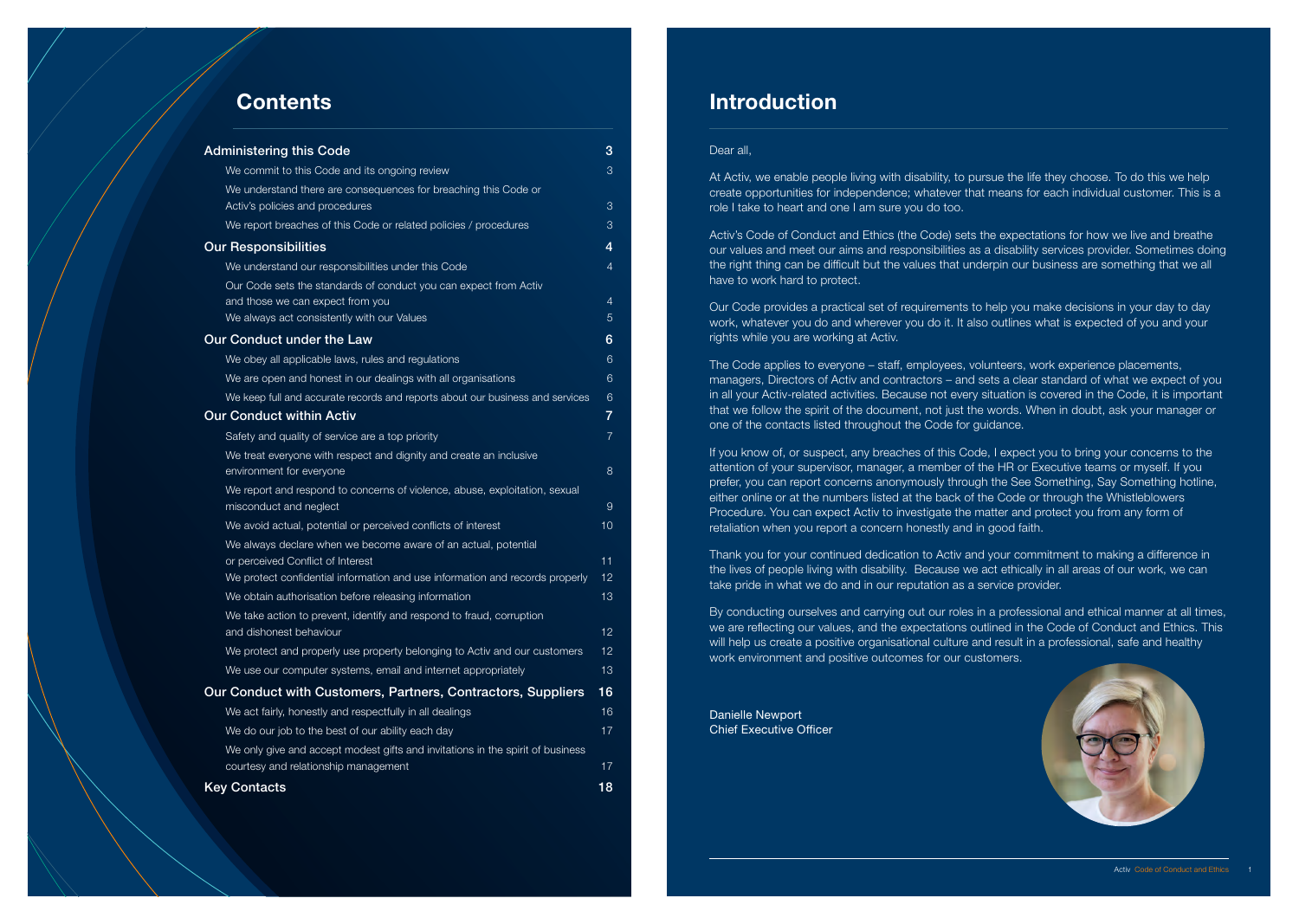#### We commit to this Code and its ongoing review

Each of us reads and commits to the Code when we begin work in or with our business. We are also required to review and accept this code and to maintain knowledge on what is expected at Activ.

You are expected to participate in training on the Code throughout your employment/appointment and will be asked to acknowledge your understanding and commitment to the expectations outlined in this document. Specific roles and appointments may have detailed requirements on how frequently the Code needs to be reviewed and reacknowledged.

#### We understand there are consequences for breaching this Code or Activ's policies and procedures

The Chair of the Governance and Nominations Committee will instigate a review of the Code on behalf of the Board on an annual basis and specific requirements to acknowledge changes will follow this review.

Activ takes its commitment to the Code very seriously. Breaches of the Code may lead to disciplinary action which may include termination of your employment/ appointment. Not following a policy or procedure referred to in this Code will be also be treated as a breach of this Code.

If you break the law you may also be held personally and criminally liable for your

#### We report breaches of this Code or related policies / procedures

If you identify a breach or potential breach of this Code, you must immediately report it to your supervisor, manager, a member of the HR or Executive teams or the CEO.

You can also report your concerns anonymously through the See Something Say Something hotline or you can use the Whistleblowers Procedure.

Activ will address any grievance, issue or concern in a thorough, confidential and efficient manner.

Breaches of the Code are taken seriously, and staff are assured that no victimisation or retribution will be tolerated against them when they are communicating a genuine organisational concern, making a complaint or helping to resolve an issue. Anyone concerned about retaliation should raise the matter with a member of the HR or Executive teams.





### Administrating this Code

#### We understand our responsibilities under this Code

Our Code applies to behaviours, activities and practices both during your day-to-day work and when you are representing Activ at functions, in the community and at out of hours activities which may impact Activ and its reputation. It applies to everyone working in or with our business.

By agreeing to work or volunteer for Activ, you are agreeing to abide by the spirit and letter of this Code.

This Code should be read in conjunction with other relevant Activ policies and procedures, as they might change from time to time. This will help you fully understand all your responsibilities.

Supervisors and managers must take all reasonable steps to ensure that anyone reporting to them understands this Code and complies with it at all times.

#### Our Code sets the standards of conduct you can expect from Activ and those we can expect from you

Together with our values, our Code is part of all decisions that we make, and guides how we act, conduct ourselves, communicate and carry out our work with Activ.

This Code helps us understand the kinds of activities that are appropriate and are expected of us, and the kind of activities that are not acceptable in our organisation.

Don't assume questionable activities are okay just because they haven't been mentioned in the Code.

### Our Responsibilities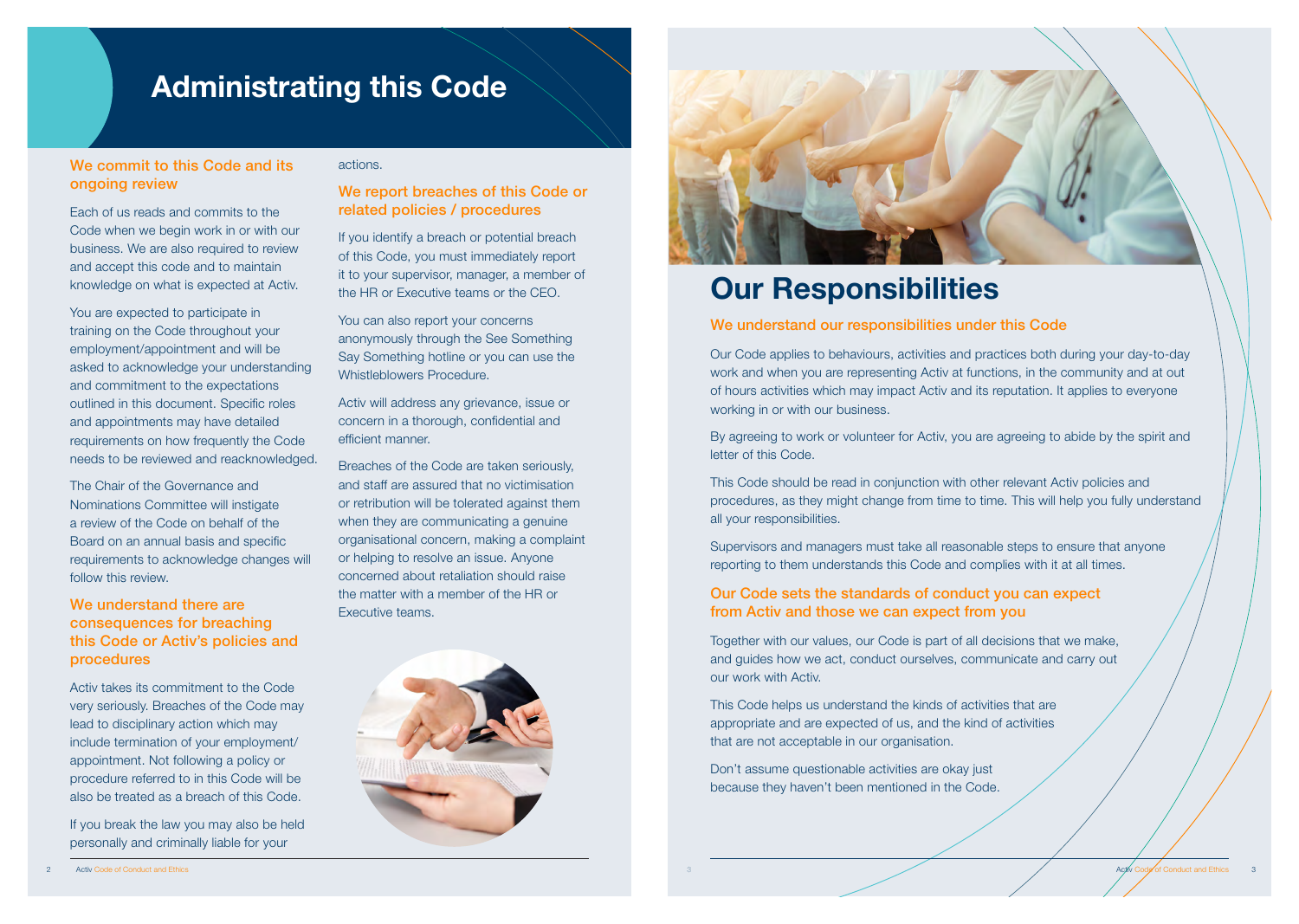#### How to make the right/good decisions

If you are confronted with a situation or an issue and are unsure of its appropriateness, you should:

Stop before you act and consider how to approach the situation.

Think whether the action is consistent with our Values and our Code.

Ask for help if you are unsure.

The following questions can help you to decide if an activity is right/a good decision:

- Does it seem right?
- Is it consistent with our values?
- Is it safe and in line with our health and safety standards?
- Is it in line with our policies, standards and procedures?
- Is it fair?
- Is it legal?
- Does it align with Activ's Customer Promise?
- Would my behaviour or decision be supported by my team members?



- Would I be comfortable telling my family member, work colleagues or friend to make the same decision?
- Would I feel okay if I read about it in the newspaper or saw it on the evening news?
- Would other people at Activ, our customers or their families, feel okay if they read about it in the newspaper?

It is each person's responsibility to ensure they act in a manner that is consistent with this Code.

If the answer to any of these questions is 'no', don't proceed. You may be facing a situation or considering behaviours that may be in breach of the Code and should seek further advice or guidance from your supervisor, manager or a member of the HR or Executive teams before taking any further action.

#### If it doesn't feel right, then it probably isn't

We are responsive to the needs, values and aspirations of our customers, their families, our colleagues and the community. We build our organisation around the customer experience.

It is important to remember that breaches of this Code can result in disciplinary action up to and including the termination of employment.

We have the optimism and drive to lead from anywhere. We push ourselves to reach new heights and to step out of our comfort zone.

On behalf of the Board, the Executive team is responsible for putting the Code into practice throughout Activ and ensuring that behaviours and actions meet the expectations outlined in this Code.

If you know of, or suspect, any breaches of this Code, you are expected to bring your concerns to the attention of your supervisor, manager, a member of the HR or Executive teams or the CEO. You can also report concerns through See Something, Say Something hotline or by using the Whistleblowers Procedure.

Our Code is underpinned by the Activ Values. The Activ Values represent what our organisation stands for and provide a basis for appropriate standards of behaviour.

As a values-driven organisation, you are expected to go beyond simply complying with minimum standards of personal conduct. The goal is to make every decision and every action something that everyone at Activ can be proud of.

Our actions and decisions are guided by our core beliefs and Values. At Activ we:

#### Share a Passion for People

We are fully committed to supporting, encouraging and empowering our customers, staff and volunteers to be what they truly can be and have empathy for every individual circumstance.

#### Are Customer Driven



#### Lead with Courage



#### Listen Loudly



We are active listeners, ensuring we clearly understand, and act upon what we hear. We create an environment of open, honest, two-way communication, respect others' ideas and opinions and the different ways in which individuals communicate.

#### Create Together



We are team players. We cooperate and align our efforts to fulfil our purpose and achieve the highest level of customer satisfaction. We are pathfinders and creative in our solutions. We build effective relationships to achieve positive outcomes for all.

#### Learn and Grow



We are a learning organisation. We are experienced and understand the specific needs of our customers but constantly challenge ourselves to achieve better outcomes.

### We always act consistent with our values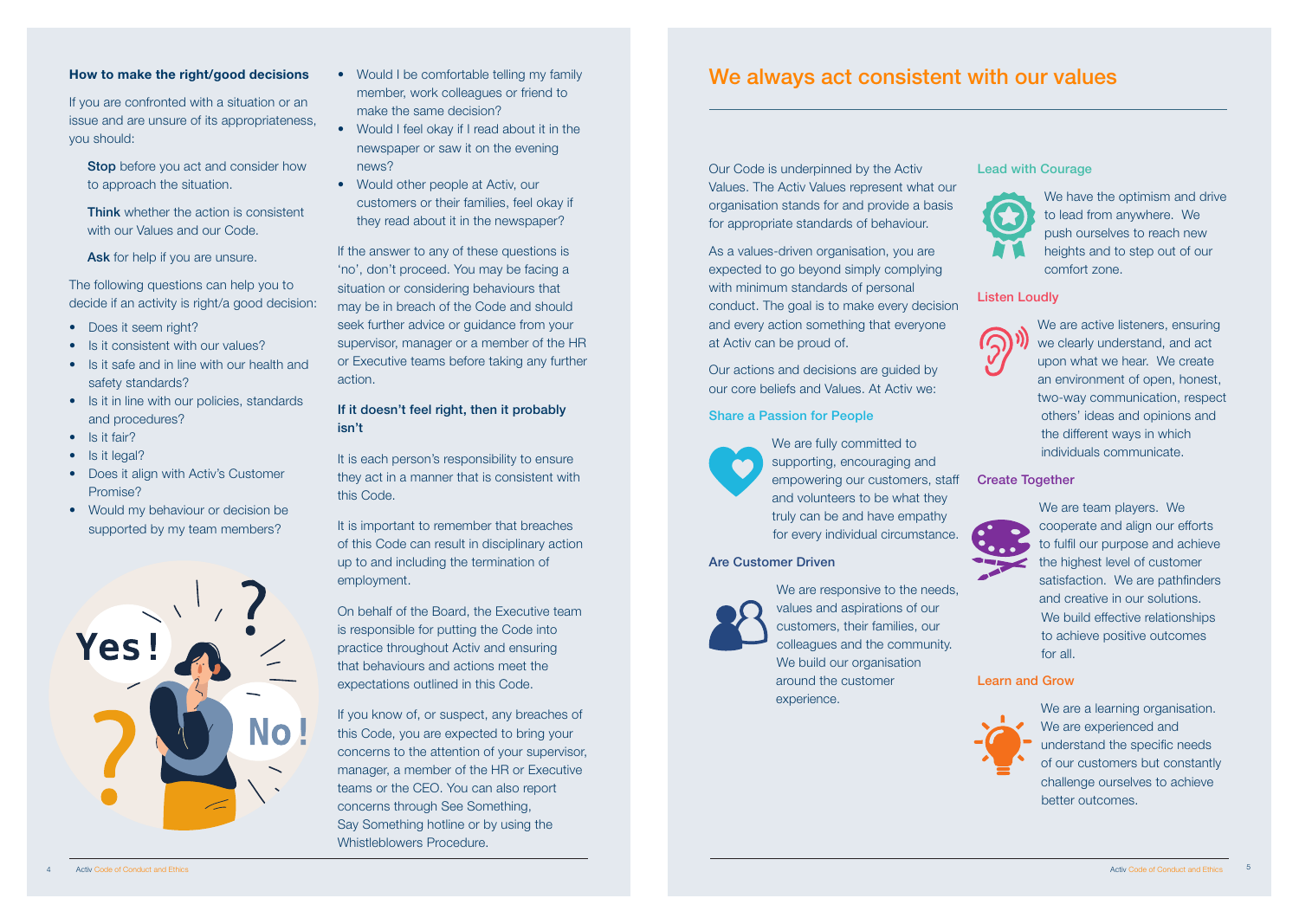### Our Conduct under the Law



#### We obey all applicable laws, rules and regulations

We follow the applicable laws, rules and regulations that apply to our business in everything we do. Nothing justifies unlawful behaviours or practices within our business.

Breaking the law is never okay, even if your intent is for the good of the organisation, customer or individual.

Not knowing the law is no excuse for breaking it.

Familiarise yourself with, and follow, all the laws, rules and regulations that apply to your job. Be alert to unlawful practices and make sure you act ethically and legally.

Check with your supervisor or manager if you don't know the laws, rules and regulations that apply to your job.

#### We are open and honest in our dealings with all organisations

When dealing with other organisations including state and federal government authorities, you must always act in an honest manner. Ensure that all information that is provided is accurate and appropriate for its purpose and that all representations made comply with all applicable laws and regulations.

#### We keep full and accurate records and reports about our business and services

We keep accurate and complete records to meet our service, legal and financial obligations and to manage our business.

If you have any responsibility for creating or keeping records, ensure they are accurate and complete, and that you follow the corporate procedures relevant to your job. Never falsely record information about Activ's services, assets, employees, customers or hide information about assets, liabilities, funding or expenses.

All Activ taxation, accounting, insurance, payroll, financial and legal matters must be documented and recorded accurately in a timely manner. Activ is committed to collecting this information in an efficient, value-adding manner which ensures compliance with legislation and will ensure sound business decisions are made.



## Our Conduct within Activ

### Safety and quality of service are a top priority

We are all accountable for safety and the delivery of high quality supports to customers. No job is so important that we can't take the time to do it safely. We have safe and healthy workplaces and always look for ways to improve.

It is important that you take care in every aspect of your job to help ensure we can all stay safe at work. It is everyone's responsibility - including contractors, suppliers and visitors - to be aware of and comply with our safety and health standards, procedures and practices.

Refer to our *Occupational Safety and Health (OSH) Policy and*  **Quality Policy** for the standards we follow on workplace safety and health and quality of service delivery.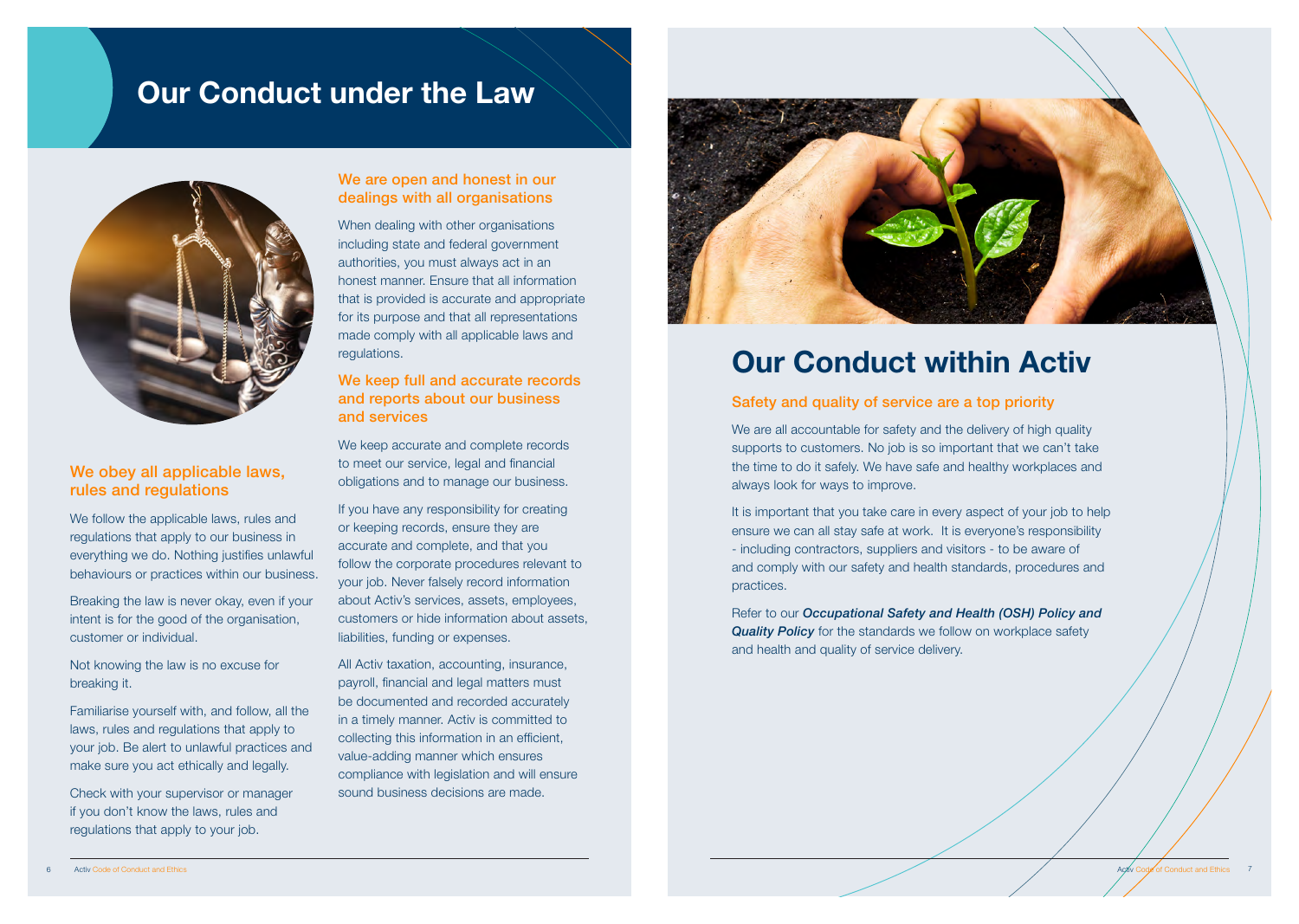#### Do:

- Report any injuries to staff or customers, incidents, near misses or hazards to your supervisor or manager immediately.
- Follow all safety rules and regulations.
- Ensure that you only come to work if you are fit and well enough to carry out your full responsibilities.
- Contribute to a safe environment by making sure you are never under the influence of alcohol or drugs at work or when travelling to and from work.
- Conduct risk assessments on all new or changed activities to ensure you keep yourself and customers safe.
- Make sure that you complete all formal reports or documentation required within the set timeframes.
- Actively participate in any reviews of incidents.
- Give your full commitment and skill to the provision of supports to customers.
- Look for opportunities to increase your skills and knowledge in supporting customers.
- Use our Employee Assistance Program (EAP); it is part of our commitment to health and wellbeing.

Ask for support and guidance if you are unsure of what to do.

If you consider a task unsafe or see someone doing something unsafe, please stop and report it immediately.

#### We treat everyone with respect and dignity and create an inclusive environment for everyone

Report any actual or potential safety or health risks you discover at work to your

supervisor, manager or the OSH team. You can also report your concerns through the See Something, Say Something hotline if you're uncomfortable speaking to someone at Activ directly, or if you wish to report your concerns anonymously.

If you are in a role that supports Activ's customers, you are also expected to create and maintain a safe environment for our customers. In some instances, this will mean taking additional steps to ensure children in your care are provided with an environment that is safe for their unique needs.

It is also important that all support provided to customers is delivered to the highest standard. This is a key commitment we give to our customers, so if you are unsure of whether a service meets quality expectations please speak to your supervisor or manager.

Refer to our *Quality Management System*  for more information on providing quality customer support.





We all have the right to work in a place that encourages equal opportunity and doesn't allow for discrimination, harassment or bullying. This means we must all cooperate, understand and respect each other and the differences we bring to our work.

At Activ, our commitment is to enabling people living with disability to pursue the life they choose.

You must treat others fairly, regardless of disability, gender, sexual orientation, family status, pregnancy, family responsibilities, race, impairment, political and religious conviction, and age or gender history. The principles of equal opportunity and inclusion need to be upheld in all aspects of our business.

Our customers also have the right to be treated with respect and dignity. When supporting customers you must ensure you protect their right to freedom of expression,

self-determination and decision-making lawfully. This means that it is important to listen and let our customers determine what is right for them.

It also important to ensure professional boundaries are maintained when supporting customers.

Refer to our *Respect in the Workplace*  **Policy** for more information on what to do to create a respectful and supportive environment for everyone.

#### We report and respond to concerns of violence, abuse, exploitation, sexual misconduct and neglect

People living with a disability are more likely to be the victims of violence, abuse, exploitation, sexual misconduct and neglect than people without a disability. At Activ, you will play an important role in creating a supportive and respectful environment for people living with disability.

If you see or suspect that a customer is, or may be a victim of violence, exploitation, sexual misconduct or abuse, you are required to report it immediately to your supervisor, manager, a member of the HR or Executive teams or the CEO. It must also be reported as an incident through our incident management Quality Safety Risk reporting system (QSR). You can also report your concerns through the See Something, Say Something hotline after an incident is lodged in the QSR.

Refer to our *Quality Management System* for the standards we follow to deliver safe, quality services to customers.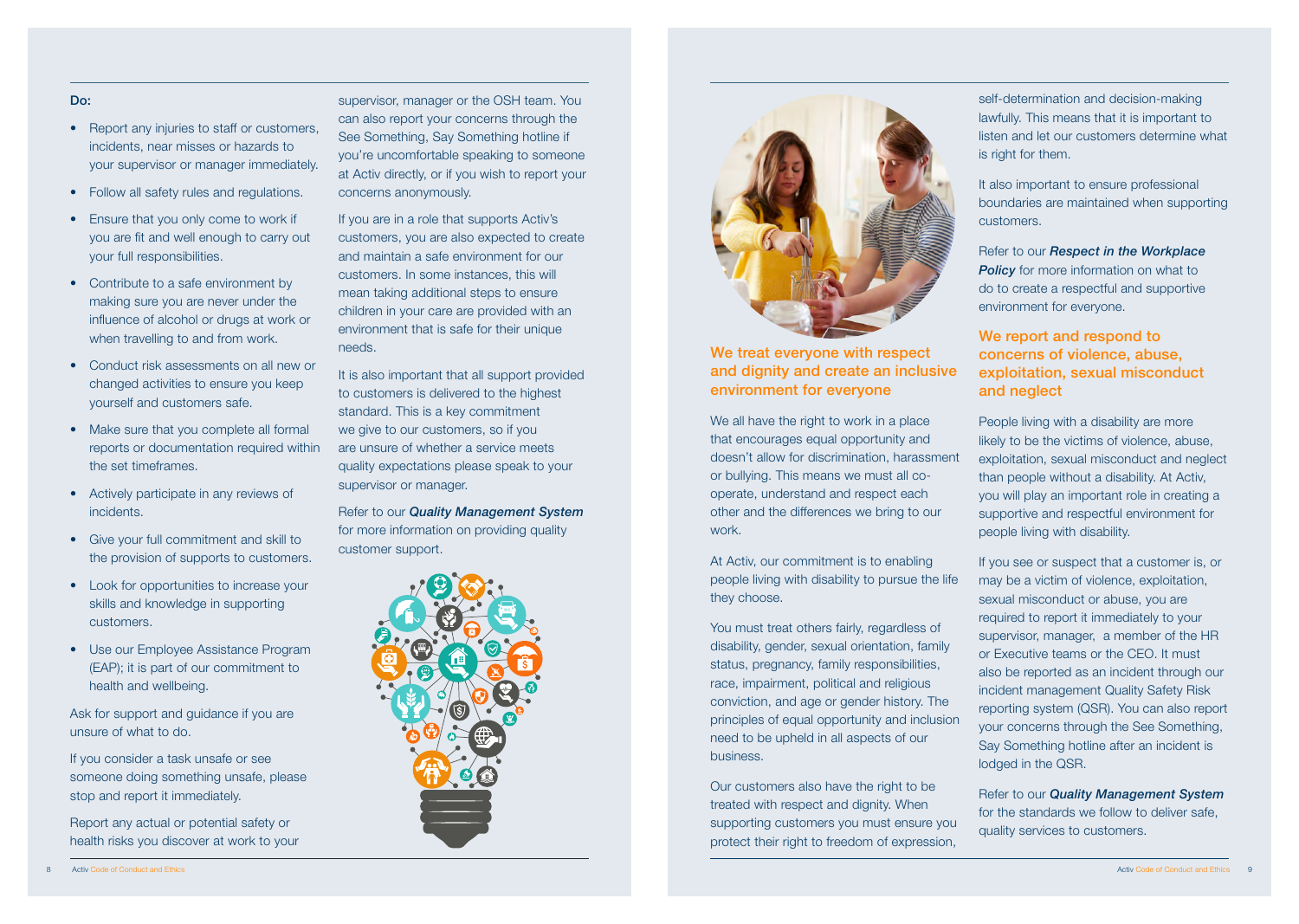- Take part in, or influence, any financial, administrative or human resources process concerning your family members or friends.
- Give preferential treatment to relatives or friends or to organisations in which your relatives or friends have a financial or other interest.

Refer to our *Conflict of Interest Policy*  for more information involving rules around managing actual or potential conflicts.

#### We always declare when we become aware of an actual, potential or perceived Conflict of Interest

Through completion of a Declaration form, we are all required to register any perceived or actual conflicts of interest when we begin work in or with our business. Through this process, our Governance team reviews all registered conflicts and will raise issues of potential concern. Steps may be put in place to remove or reduce the risk related to registered conflicts. You are required to follow any rules put in place to manage these risks.

Throughout your time with Activ, you must submit a new declaration at any time an actual, potential or perceived conflict of interest arises that you haven't already declared.

It is your responsibility to ensure that you understand this requirement and what it means if your circumstances change.

If you want to pursue business interests outside your employment with Activ - which involves influencing or business decision making, or will impact your ability to make impartial decisions (such as serving as a director of another organisation) - you are required to obtain written approval from Activ.

Anyone who has an actual, potential or perceived conflict must not take part in discussions and decision-making related to the conflict unless allowed by the applicable decision-makers.

Refer to our *Conflict of Interest Policy* for more information.

- Take part in outside business transactions, or have a financial or personal interest, that may interfere with your duties to Activ without prior approval from the Governance and Risk Manager.
- Take part in outside work or business or be a member of a group or sit on a company's board that is in competition with (or has opposing interests to) Activ or interferes with your performance at Activ without prior approval from Activ.
- Use work time for personal gain.
- Have a family member report to you, either directly or indirectly, through your reporting line.
- Provide support to a customer who is related to you in any way.
- Give preferential treatment when providing supports and services to customers.
- Take a customer to your house at any time or for any reason either during or after work hours.

10 Activ Code of Conduct and Ethics



We avoid actual, potential or perceived conflicts of interest

You are expected to act in the best interests of Activ at all times and not be in conflict with this expectation.

A conflict of interest exists when relationships, actions or interests outside of Activ interfere, might interfere, or even appear to interfere, with your duties or Activ's business interests.

You have a responsibility to act honestly, to identify and then disclose a situation involving an actual, potential or perceived Conflict of Interest.

It is expected that you are not involved in, and do not become involved in any conduct or activity that may compromise your ability to make impartial business decisions or provide professional quality support and which, in turn, could harm or adversely affect the organisation's operations, business or reputation.

If you are concerned that you are involved in an activity that might compromise your ability to perform your role, you need to declare the conflict.

Avoid conflicts. Don't: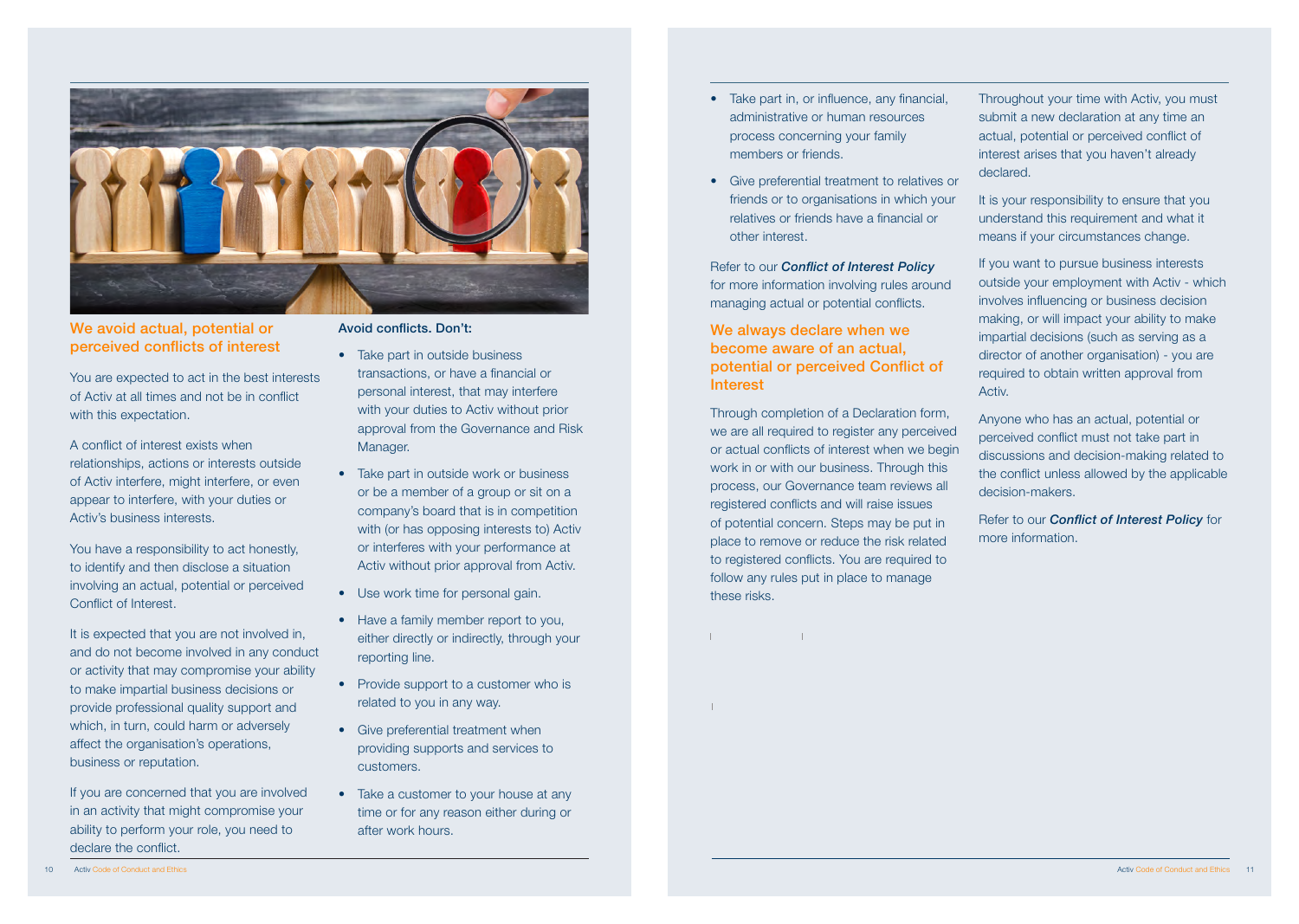#### We obtain authorisation before releasing information

Only those staff authorised to release Activ information can do so. If you are an authorised person, then you must ensure that the information is factually correct and meets Activ's legal obligations.

If you are unsure whether you are authorised to release information, you are responsible for confirming this with your manager or supervisor before releasing any information.

#### Never:

- Share information about a customer where they have not given their consent to do so.
- Use any confidential information you receive due to working at Activ for your own personal benefit or the benefit of your friends or family.

- Share any confidential information that you know about, due to working at Activ, with anyone from outside the organisation unless you are authorised to do so.
- Make statements to the media in Activ's name without appropriate permission.
- Allow unauthorised people access to confidential information.
- Share information from a staff member or employee's personnel file unless you are authorised to do so. Personnel
- files are available only to appropriate people on a 'need-to-know' basis and in compliance with applicable laws.
- Access customer information without appropriate approval. Specifically, unless you have approval, you may not view the file of a customer you are not providing services to or, if it is a customer you are providing services to, you may only do so if it is necessary for the provision of those services.
- Make sure you understand confidentiality requirements as they relate to your role.
- Keep all records in a confidential way (eg. in locked cupboards and electronically with secured access).
- Respect and protect the personal information and privacy of others: staff, employees, customers, volunteers, suppliers and students.
- We protect confidential information . Understand what rights customers, staff and employees have in relation to their records and your obligations around these records.
	- Only collect and keep information that is allowed by law and necessary to operate our business.
	- Only access records that are relevant to your role.

As part of our work we may receive confidential information about other people or organisations. Be aware that you might have obligations regarding this confidential information. For example, there may be a confidentiality agreement that restricts what we can do with the information we receive.

Make sure you check with your supervisor, manager, or a member of the Governance, HR or Executive teams about what information can be disclosed and to whom it can be disclosed, inside and outside of Activ.

Refer to our *Privacy Management Manual and Media and Public Comment Policy*  for more details.





### and use information and records properly

As part of your work, you may learn confidential information about our staff, employees, customers, volunteers or our organisation. We are always required to maintain the confidentiality of this information except when it has stopped being confidential (other than as a result of you breaching your obligation of confidentiality), we have permission to disclose it, or if it is required to be disclosed by law.

#### Do:

Refer to our *Privacy Management Manual and our Records Management Manual*  for more information.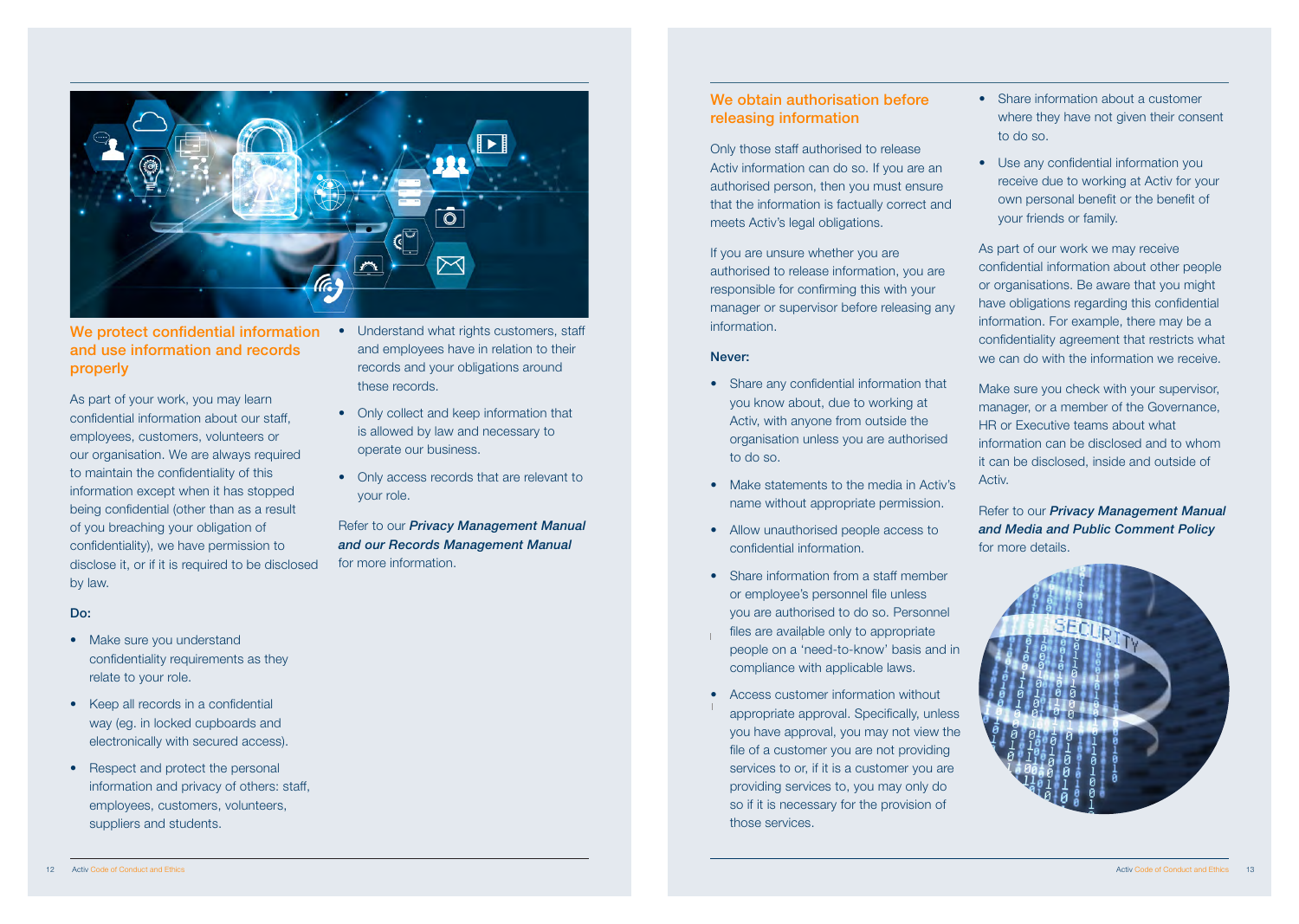#### We take action to prevent, identify and respond to fraud, corruption and dishonest behaviour

Fraud happens when someone acts dishonestly to make money illegally or to get an unfair advantage. Examples of dishonest behaviour include stealing, forgery, bribery, identity theft, misuse of assets, taking kickbacks and making false reports.

Corruption occurs when there is an offer, or acceptance, or provision, of anything of value, directly or indirectly, to influence action or inaction, where without this influence the action or inaction would not normally occur.

Under no circumstances may anyone employed or engaged at Activ directly or indirectly offer, request, provide or accept any monetary reward, services, gifts, hospitality, entertainment, products or any other similar items, for the receipt or provision of any business information or guidance, or contract award or amendment, from any organisation, or their employees, which may have an affiliation with Activ.

At Activ we do not tolerate fraud, corruption and dishonest behaviour in any form towards anyone within or external to, our organisation.

We are each responsible for identifying and preventing this behaviour. Report any suspected such behaviour to your supervisor or manager. If this creates a conflict for you or you feel uncomfortable, contact a member of the HR or Executive teams including the CEO, or you can report your concerns anonymously through the See Something, Say Something hotline or

**Procedure** to ensure correct management of Customer Property.



follow the Whistleblowers Procedure.

You're protected from any form of punishment or retaliation when you honestly report suspected cases of fraud or dishonest behaviour.

Refer to our *Whistleblower Policy* for more information.

#### We protect and properly use property belonging to Activ and our customers

company policies and never bring Activ into disrepute.

We protect Activ's property and use it efficiently because theft, carelessness and waste can damage Activ and impact the service and supports provided to our customers.

We also protect and properly use property owned by our customers.

#### Do:

- Use Activ's property appropriately and with permission.
- Take care whenever you use property belonging to Activ or a customer.
- Immediately report all property damage to your supervisor or manager, no matter how minor.
- Get permission from your supervisor or manager before using company property for anything other than official company business.
- Immediately notify your supervisor, manager or a member of the HR or Executives teams if you notice any unusual or suspicious activity.

We use Activ's assets and resources for the

benefit of our customers and organisation. If you have control of or access to, funds, assets, equipment, property or goods, you are accountable for them. This means you have a responsibility to safeguard and use Activ's property properly and use it correctly and with the appropriate authority.

#### Refer to the *Customer Property*

#### We use our computer systems, email and internet appropriately

Our computer systems, email, and internet are for business use. Some personal use is okay as long as it's outside of business hours and does not interfere with Activ's business.

The information you view and share – whether for business or personal use – must be appropriate, respectful and according to our rules at all times.

When using social media on behalf of the organisation, using Activ's name on social media or accessing and commenting on Activ's social media pages, it is your responsibility to ensure you comply with

Activ will periodically monitor the use of systems, email, social media and the internet to ensure systems remain up to date and that all activity complies with our policies.

#### Don't:

- Email confidential Activ information to anyone else without permission from your supervisor or manager.
- Share or access confidential information relating to staff or customers that isn't directly related to your role.
- Access inappropriate content on emails or the internet.
- Misuse social media or make disparaging comments about Activ.
- Open emails or clink on links that look suspicious – if in doubt please contact the ICT team for advice.
- Install software onto your work computer without permission from your supervisor/ manager and the ICT team.
- Let anyone else use your password at work.
- Take any action that undermines the integrity of our data and systems.

Refer to our *ICT Electronic Communications Policy* for more information.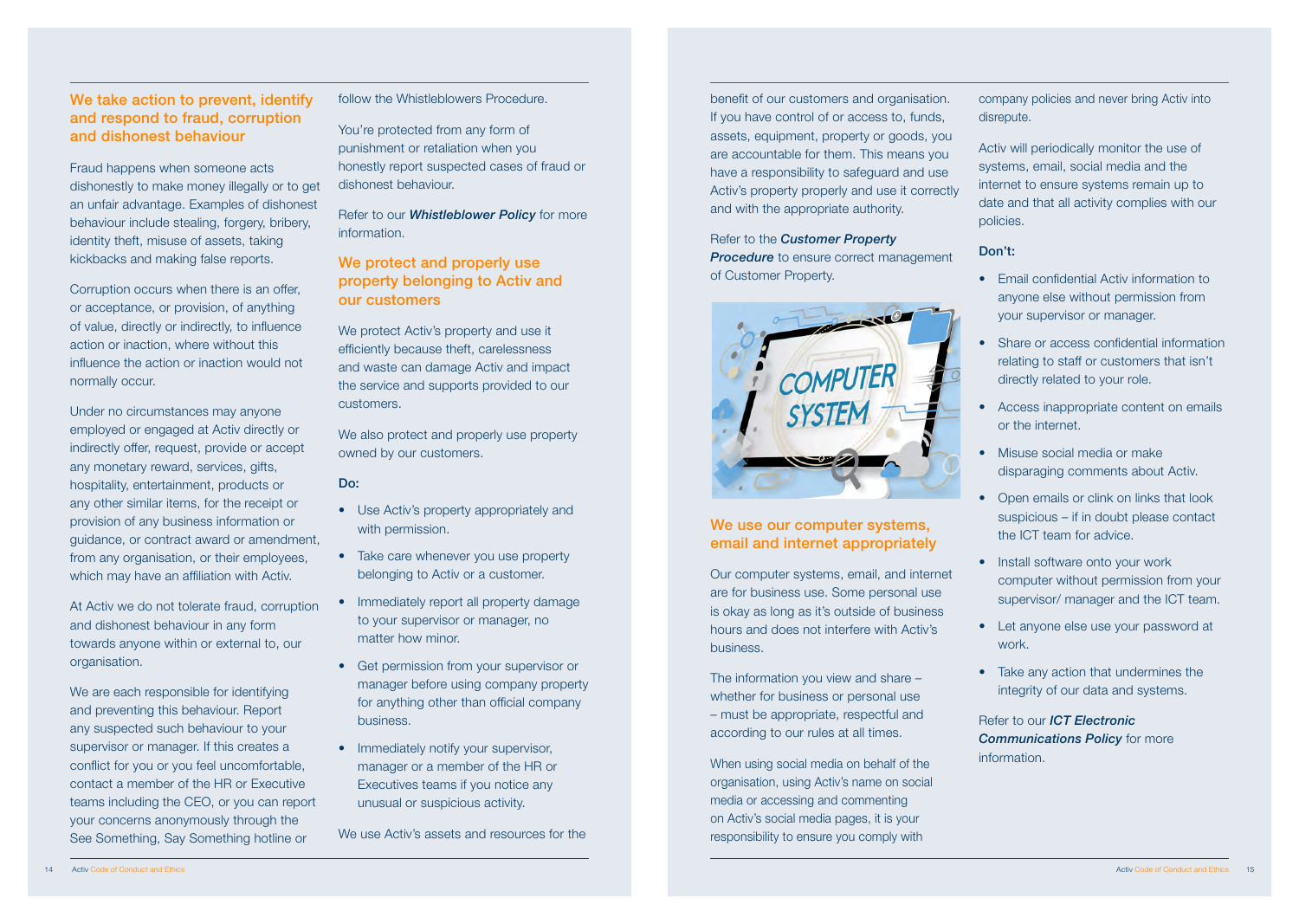#### We do our job to the best of our ability each day

Activ values its customers, families and carers and is committed to establishing long term relationships by enabling them to live the life they choose. We do this by delivering high quality, professional support and advice each day.

During your time with Activ, it is expected that you will look for opportunities to maintain and improve skills and experience related to your role.

It is expected that all staff, employees, volunteers, work experience placements and directors carry out their duties with a high degree of care and diligence at all times and bring the full benefit of knowledge, skills and qualifications to the job each day.

It is expected that we all contribute to practices that lead to good governance and look for ways to reduce risk and ineffective activities in all aspects of our roles.

Our customers have the right to expect quality, ethical support in each and every interaction. You are required to undertake all duties for customers with care and diligence and ensure dealings are ethical, professional and lawful.

You are also responsible for taking immediate action if you see behaviour towards staff, employees or customers which does not meet our service and support expectations. You should report your concerns to your immediate supervisor or anonymously through the See Something Say Something hotline or by using the Whistleblowers Procedure.

#### We only give and accept modest gifts and invitations in the spirit of business courtesy and relationship management

You may only give to, or accept gifts and invitations from, organisations or people who deal with Activ if the gifts:

- Do not influence, have the potential, or are perceived to influence how you carry out your job
- Are appropriate for the occasion and have been disclosed to your line manager
- Are not cash
- Are of a modest value (ie. less than \$50 in value)
- Do not violate any applicable laws
- Do not violate this code or any other policy or procedure of the organisation.

Check with your supervisor or manager if you're unsure about whether you should give or receive a gift.

If you receive a gift, you are required to contact your supervisor or manager and arrange to have the gift listed on the Gift Register. By doing this, we help to prevent conflict of interest and any inappropriate behaviour.

Refer to our *Conflict of Interest Policy* for more information.

Activ's success depends on our relationships with customers, partners, funders, contractors, suppliers and competitors. These external relationships can be damaged if we don't deal with people fairly, honestly and respectfully.

Never take advantage of anyone through any kind of unfair practice. Examples of unfair practices include manipulating or hiding information or twisting the facts.

It is expected that you continually support and protect Activ's reputation in your dealings, both inside and outside of the organisation, and never do anything that will cause Activ public embarrassment or bring Activ into disrepute.

Activ expects that our customers, partners and suppliers follow standards of conduct consistent with ours.



## Our Conduct with Customers, Partners, Contractors, Suppliers

#### We act fairly, honestly and respectfully in all dealings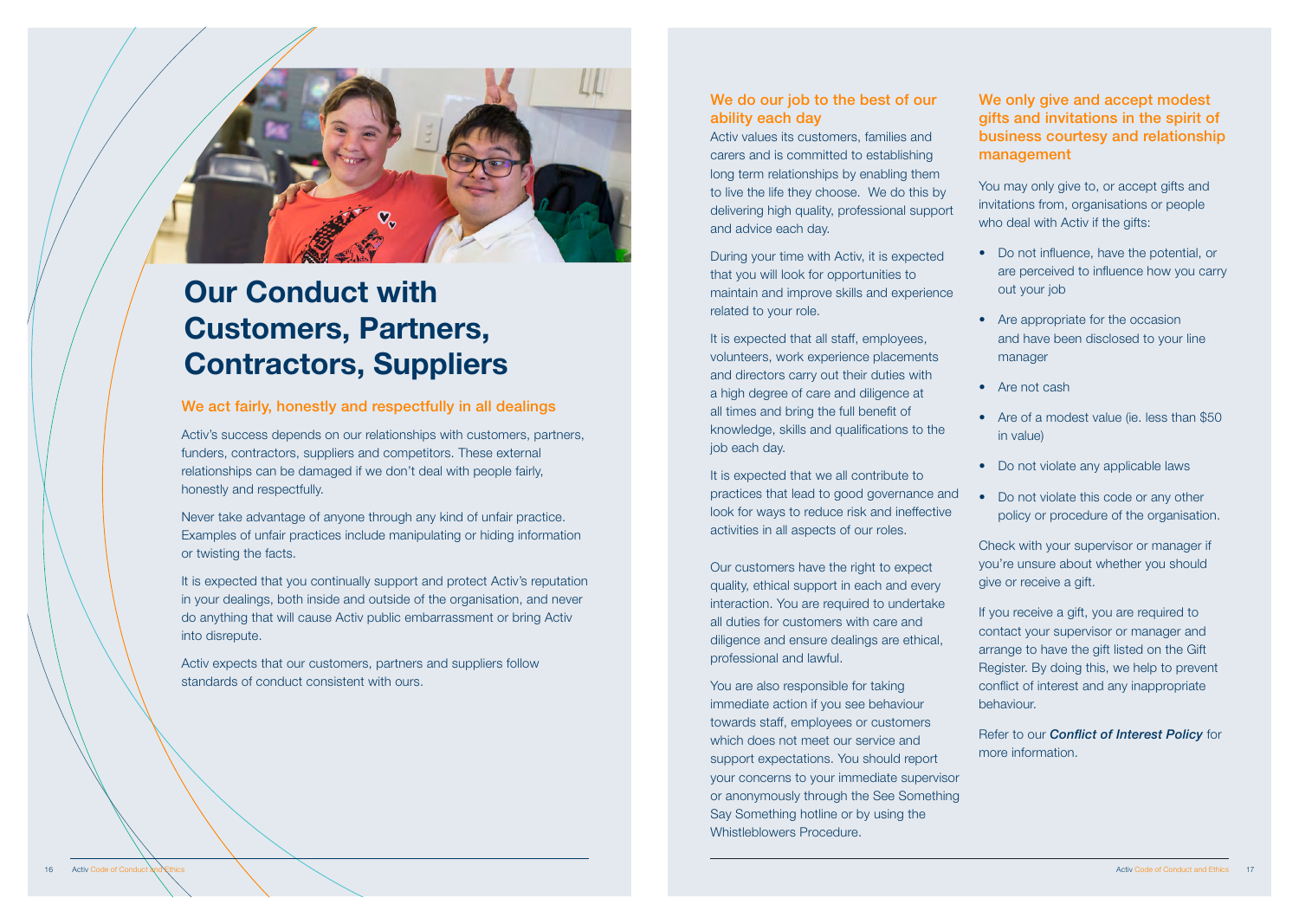### Anonymous Report

To report a concern or complain anonymously,

follow these steps:

See Something Say Something (can be used for Whistleblower concerns)

Please quote our organisation ID: ACTV2017 Online at www.yourcall.com.au/report

Telephone 1300-790-228 AEST office hours (excluding national public holidays) Email activ@yourcall.com.au

Whistleblower Misconduct Report Form - Available on the Intranet at https://activ8/

Supervisor/ Manager Please refer to Directory of Services Operations Manager Please refer to Directory of Services HR Team HR@activ.asn.au or (08) 9387 0555

If you are looking for advice, or you know or suspect any violations of this code, you should first consider speaking to your supervisor or manager. If you are not comfortable doing this or you are not satisfied with the response you receive, there are several other ways to report your concerns.

#### Frequently Used Ways

Governance and Risk Manager (08) 9387 0555

#### Executive Team

Please contact Activ on (08) 9327 0555 to confidentially speak to a member of the Executive team.



### Key Contacts